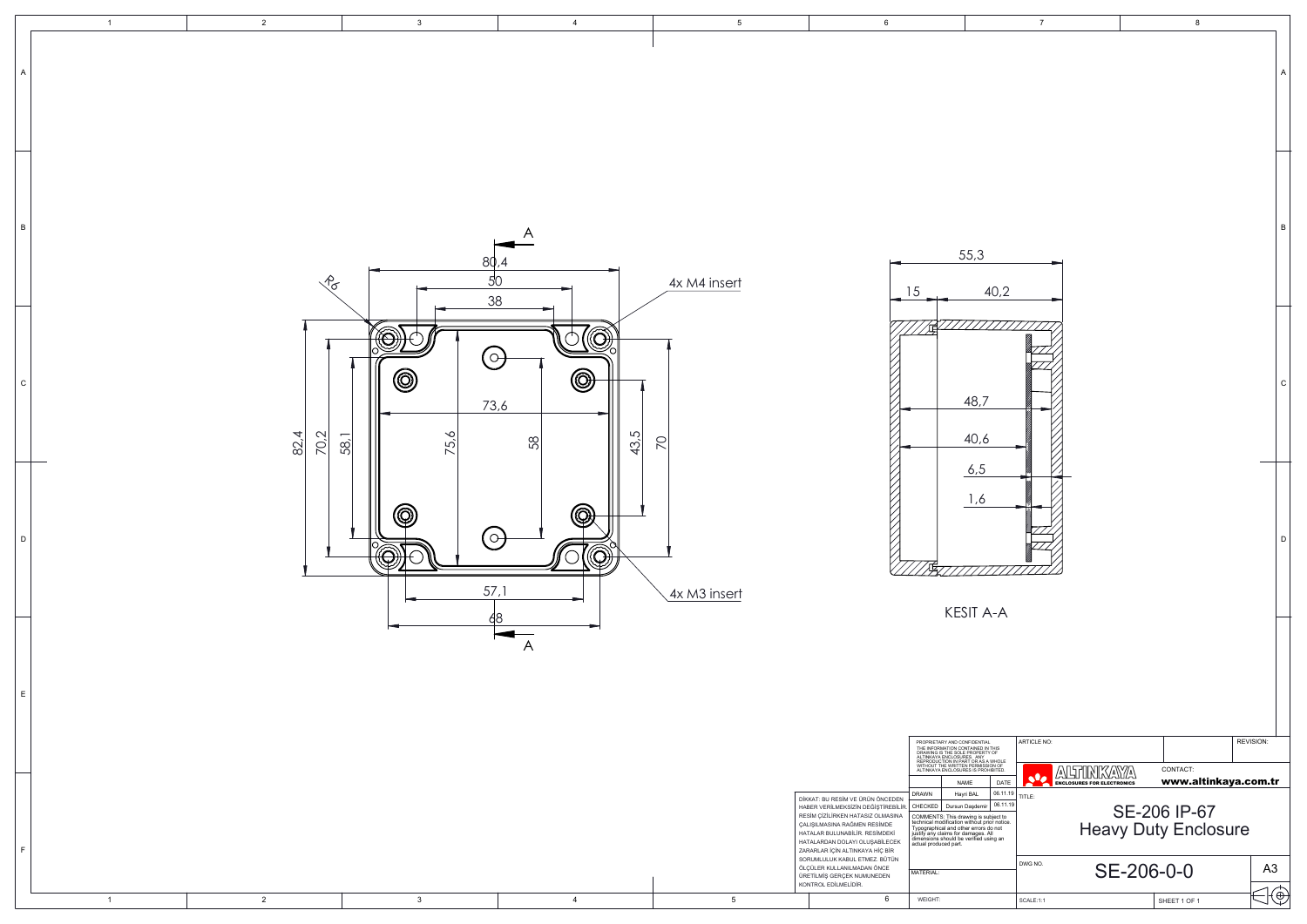|                                                                                            | $\overline{7}$                                                |              | 8                                |                | A            |
|--------------------------------------------------------------------------------------------|---------------------------------------------------------------|--------------|----------------------------------|----------------|--------------|
|                                                                                            |                                                               |              |                                  |                | $\sf B$      |
|                                                                                            | 3                                                             |              |                                  |                | $\mathsf{C}$ |
| $\overline{I}$ A-A                                                                         |                                                               |              |                                  |                | D            |
| IAL<br>IN THIS<br>!TY OF                                                                   | ARTICLE NO:                                                   |              |                                  | REVISION:      |              |
| : A WHOLE<br>;SION OF<br>OHIBITED.<br>DATE                                                 | <b>ALTINKAYA</b><br>يهاي<br><b>ENCLOSURES FOR ELECTRONICS</b> |              | CONTACT:<br>www.altinkaya.com.tr |                |              |
| 05.11.19<br>05.11.19<br>ir<br>subject to<br>prior notice.<br>s do not<br>. All<br>using an | TITLE:                                                        | SE-206 KAPAK |                                  |                |              |
|                                                                                            | DWG NO.                                                       | SE-206-P-1   |                                  | A <sub>3</sub> |              |
|                                                                                            | SCALE:1:1                                                     |              | SHEET 1 OF 1                     | ⊕              |              |

|    | $\mathbf{1}$   | $\overline{2}$  | $\mathbf{3}$                  | $\overline{4}$ | 5 <sub>5</sub>  | $6\phantom{.0}$                                                                                                                                                                                                                                   |                                                                                                                                                                                                                                                                               | $\overline{7}$                                                                                |                      |
|----|----------------|-----------------|-------------------------------|----------------|-----------------|---------------------------------------------------------------------------------------------------------------------------------------------------------------------------------------------------------------------------------------------------|-------------------------------------------------------------------------------------------------------------------------------------------------------------------------------------------------------------------------------------------------------------------------------|-----------------------------------------------------------------------------------------------|----------------------|
|    |                |                 |                               |                |                 |                                                                                                                                                                                                                                                   |                                                                                                                                                                                                                                                                               |                                                                                               |                      |
| B  |                |                 | $\mathcal{A}$                 |                |                 |                                                                                                                                                                                                                                                   | 15                                                                                                                                                                                                                                                                            |                                                                                               |                      |
|    |                | $\sqrt{\sigma}$ | 68                            |                |                 |                                                                                                                                                                                                                                                   |                                                                                                                                                                                                                                                                               |                                                                                               |                      |
| C  |                |                 | 70,4                          |                |                 |                                                                                                                                                                                                                                                   | 12                                                                                                                                                                                                                                                                            |                                                                                               |                      |
|    |                | $\overline{5}$  | 72.5                          | 82,2<br>55,1   |                 |                                                                                                                                                                                                                                                   |                                                                                                                                                                                                                                                                               | $\mathcal{S}$                                                                                 |                      |
| D  |                | ╭               |                               |                |                 |                                                                                                                                                                                                                                                   | $\frac{1}{2}$                                                                                                                                                                                                                                                                 |                                                                                               |                      |
|    |                |                 | 35,2<br>80,2<br>$\mathcal{A}$ |                |                 |                                                                                                                                                                                                                                                   | KESIT A-A                                                                                                                                                                                                                                                                     |                                                                                               |                      |
| E  |                |                 |                               |                |                 |                                                                                                                                                                                                                                                   |                                                                                                                                                                                                                                                                               |                                                                                               |                      |
|    |                |                 |                               |                |                 |                                                                                                                                                                                                                                                   | PROPRIETARY AND CONFIDENTIAL<br>FINDER AT AND CONTAINED IN THE SPACE AND CONTAINED IN THIS<br>DRAWING IS THE SOLE PROPERTY OF<br>REPRODUCTION IN PART OR AS A WHOLE<br>REPRODUCTION IN PART OR AS A WHOLE<br>WITHOUT THE WRITTEN PERMISSION OF<br>ALTINKAYA ENCLOSURES IS PRO | ARTICLE NO:<br><b>ALTINKAYA</b>                                                               | CONTACT:             |
|    |                |                 |                               |                |                 | DİKKAT: BU RESİM VE ÜRÜN ÖNCEDEN<br>HABER VERİLMEKSİZİN DEĞİŞTİREBİLİR. CHECKED Dursun Daşdemir 05.11.19<br>RESİM ÇİZİLİRKEN HATASIZ OLMASINA<br>ÇALIŞILMASINA RAĞMEN RESİMDE<br>HATALAR BULUNABİLİR. RESİMDEKİ<br>HATALARDAN DOLAYI OLUŞABİLECEK | NAME<br><b>DRAWN</b><br>Hayri BAL<br>COMMENTS: This drawing is subject to<br>technical modification without prior notice.<br>Typographical and other errors do not<br>justify any claims for damages. All<br>dimensions should be verified using an<br>actual produced part.  | <b>CONTRACTED BUNION AND AND ALL ENGLISHERS FOR ELECTRONICS</b><br>DATE<br>05.11.19<br>TITLE: | www.a<br>SE-206 KAPA |
| F. |                |                 |                               |                |                 | ZARARLAR İÇİN ALTINKAYA HİÇ BİR<br>SORUMLULUK KABUL ETMEZ. BÜTÜN<br>ÖLÇÜLER KULLANILMADAN ÖNCE<br>ÜRETİLMİŞ GERÇEK NUMUNEDEN<br>KONTROL EDİLMELİDİR.                                                                                              | MATERIAL:                                                                                                                                                                                                                                                                     | DWG NO.                                                                                       | SE-206-P-1           |
|    | $\overline{1}$ | $\overline{2}$  | $\mathbf{3}$                  | $\overline{4}$ | $5\phantom{.0}$ | 6                                                                                                                                                                                                                                                 | WEIGHT:                                                                                                                                                                                                                                                                       | SCALE:1:1                                                                                     | SHEET 1 OF           |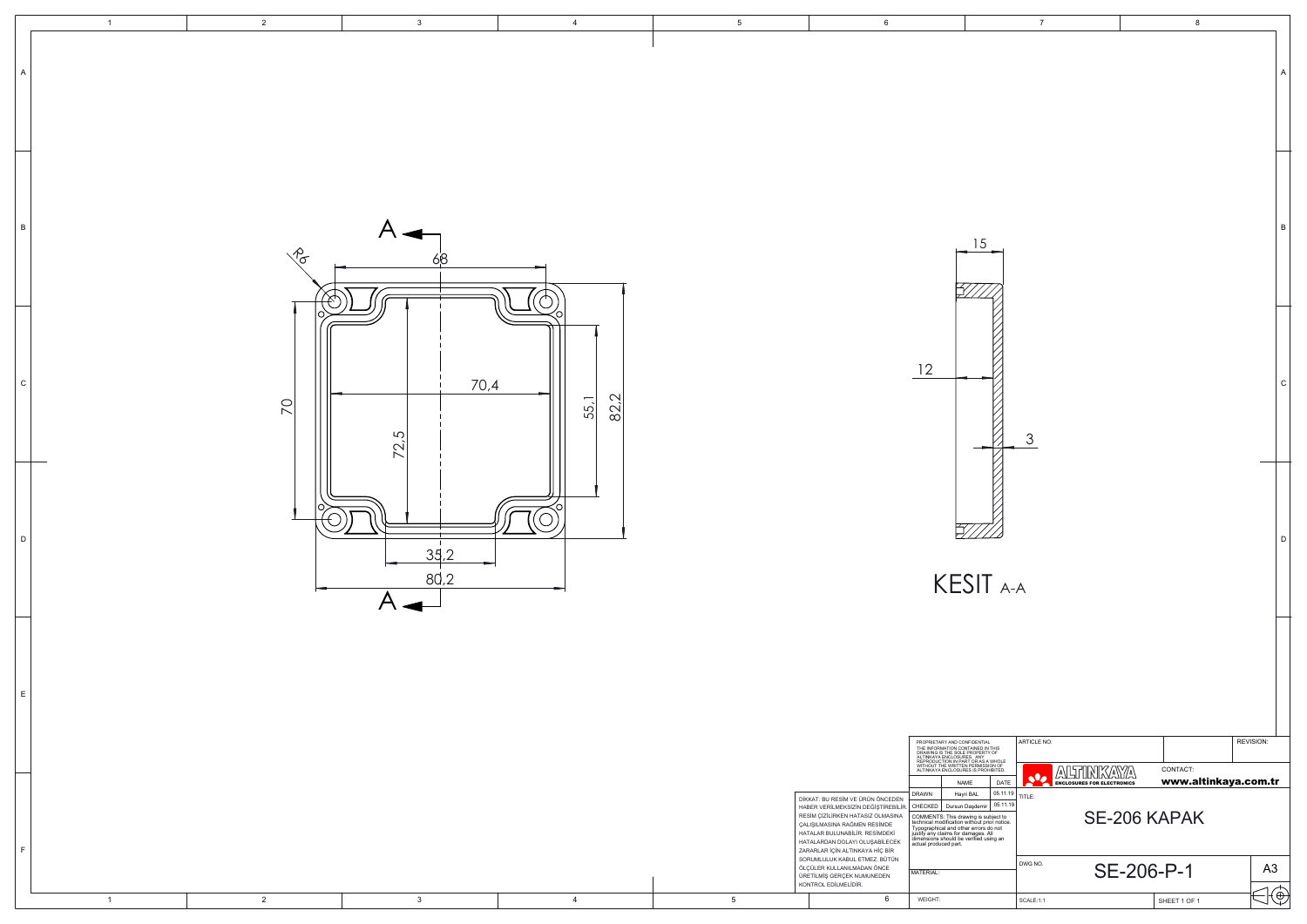|                                                                                            | $\overline{7}$                                                                |            | 8                                |                | А            |
|--------------------------------------------------------------------------------------------|-------------------------------------------------------------------------------|------------|----------------------------------|----------------|--------------|
|                                                                                            |                                                                               |            |                                  |                |              |
| $\overline{\phantom{a}}$                                                                   |                                                                               |            |                                  |                | B            |
|                                                                                            |                                                                               |            |                                  |                | $\mathsf{C}$ |
| .5<br>, 5                                                                                  |                                                                               |            |                                  |                | D            |
| $A-A$                                                                                      |                                                                               |            |                                  |                |              |
| IAL<br>IN THIS<br>!TY OF<br>: A WHOLE<br>;SION OF<br>OHIBITED.<br>DATE                     | ARTICLE NO:<br>╩<br>TUNKVAY<br>$\bullet$<br><b>ENCLOSURES FOR ELECTRONICS</b> | Δ١         | CONTACT:<br>www.altinkaya.com.tr | REVISION:      |              |
| 06.11.19<br>06.11.19<br>ir<br>subject to<br>prior notice.<br>s do not<br>. All<br>using an | TITLE:                                                                        |            | SE-206 GÖVDE                     |                |              |
|                                                                                            | DWG NO.                                                                       | SE-206-P-2 |                                  | A <sub>3</sub> |              |
|                                                                                            | SCALE:1:1                                                                     |            | SHEET 1 OF 1                     |                | $\Theta$     |

|                             | $\overline{1}$ | $\overline{2}$                       | 3                     | $\overline{4}$                                                            | 5 <sub>5</sub>       | $6\overline{6}$                                                                                                                                                                                                                                                                                                                                                                                                                                                                                                                                                                                                                                                                                                                                                                               | $7\overline{ }$                                                                   |                                         |
|-----------------------------|----------------|--------------------------------------|-----------------------|---------------------------------------------------------------------------|----------------------|-----------------------------------------------------------------------------------------------------------------------------------------------------------------------------------------------------------------------------------------------------------------------------------------------------------------------------------------------------------------------------------------------------------------------------------------------------------------------------------------------------------------------------------------------------------------------------------------------------------------------------------------------------------------------------------------------------------------------------------------------------------------------------------------------|-----------------------------------------------------------------------------------|-----------------------------------------|
| $\overline{A}$              |                |                                      |                       |                                                                           |                      |                                                                                                                                                                                                                                                                                                                                                                                                                                                                                                                                                                                                                                                                                                                                                                                               |                                                                                   |                                         |
| $\overline{B}$              |                | $\sqrt{\sigma}$                      |                       | $\forall$<br>80,4                                                         |                      |                                                                                                                                                                                                                                                                                                                                                                                                                                                                                                                                                                                                                                                                                                                                                                                               | 41,7                                                                              |                                         |
| $\mathsf{C}$                |                |                                      | 0<br>∼                | 50<br>38<br>$\widehat{\mathbb{R}}$<br>$(\circ)$<br>$^{\circledR}$<br>73,6 | 4x M4 insert         |                                                                                                                                                                                                                                                                                                                                                                                                                                                                                                                                                                                                                                                                                                                                                                                               | 5777777777777777<br>38,2                                                          |                                         |
|                             | 0              | $\frac{82.4}{70.2}$<br>$\mathcal{B}$ | $\overline{5}$<br>(O) | 58<br>43,5<br>57,1<br>©)<br>$(\circ)$<br>Ó<br>48                          | 70<br>$4x$ M3 insert |                                                                                                                                                                                                                                                                                                                                                                                                                                                                                                                                                                                                                                                                                                                                                                                               | 3,5<br>6,5                                                                        |                                         |
| $\mathsf{E}% _{\mathsf{H}}$ |                |                                      |                       | $\overline{A}$                                                            |                      |                                                                                                                                                                                                                                                                                                                                                                                                                                                                                                                                                                                                                                                                                                                                                                                               | <b>KESIT A-A</b><br>ARTICLE NO:                                                   |                                         |
| F                           |                |                                      |                       |                                                                           |                      | PROPRIETARY AND CONFIDENTIAL<br>THE INFORMATION CONTAINED IN THIS<br>DRAWING IS THE SOLE PROPERTY OF<br>ALTINKAYA ENCLOSURES. ANY<br>REPRODUCTION IN PART OR AS A WHOLE<br>WITHOUT THE WRITTEN PERMISSION OF<br>ALTINKAYA ENCLOSURES IS PROHIBIT<br><b>DRAWN</b><br>DİKKAT: BU RESİM VE ÜRÜN ÖNCEDEN<br>CHECKED Dursun Daşdemir<br>HABER VERİLMEKSİZİN DEĞİŞTİREBİLİR.<br>RESİM ÇİZİLİRKEN HATASIZ OLMASINA<br>COMMENTS: This drawing is subject to<br>technical modification without prior notice.<br>Typographical and other errors do not<br>justify any claims for damages. All<br>dimensions should by verified using an<br>actual produced part.<br>ÇALIŞILMASINA RAĞMEN RESİMDE<br>HATALAR BULUNABİLİR. RESİMDEKİ<br>HATALARDAN DOLAYI OLUŞABİLECEK<br>ZARARLAR İÇİN ALTINKAYA HİÇ BİR | ALLTENIXAYA<br>DATE<br>NAME<br>$\boxed{06.11.19}$ TITLE:<br>Hayri BAL<br>06.11.19 | CONTACT:<br>www.a<br><b>SE-206 GÖVI</b> |
|                             | $\overline{1}$ | $\overline{2}$                       | $\mathbf{3}$          | $\overline{4}$                                                            | $5\phantom{.0}$      | SORUMLULUK KABUL ETMEZ. BÜTÜN<br>ÖLÇÜLER KULLANILMADAN ÖNCE<br>MATERIAL:<br>ÜRETİLMİŞ GERÇEK NUMUNEDEN<br>KONTROL EDİLMELİDİR.<br>6<br>WEIGHT:                                                                                                                                                                                                                                                                                                                                                                                                                                                                                                                                                                                                                                                | DWG NO.<br>SCALE:1:1                                                              | SE-206-P-2<br>SHEET 1 OF                |
|                             |                |                                      |                       |                                                                           |                      |                                                                                                                                                                                                                                                                                                                                                                                                                                                                                                                                                                                                                                                                                                                                                                                               |                                                                                   |                                         |